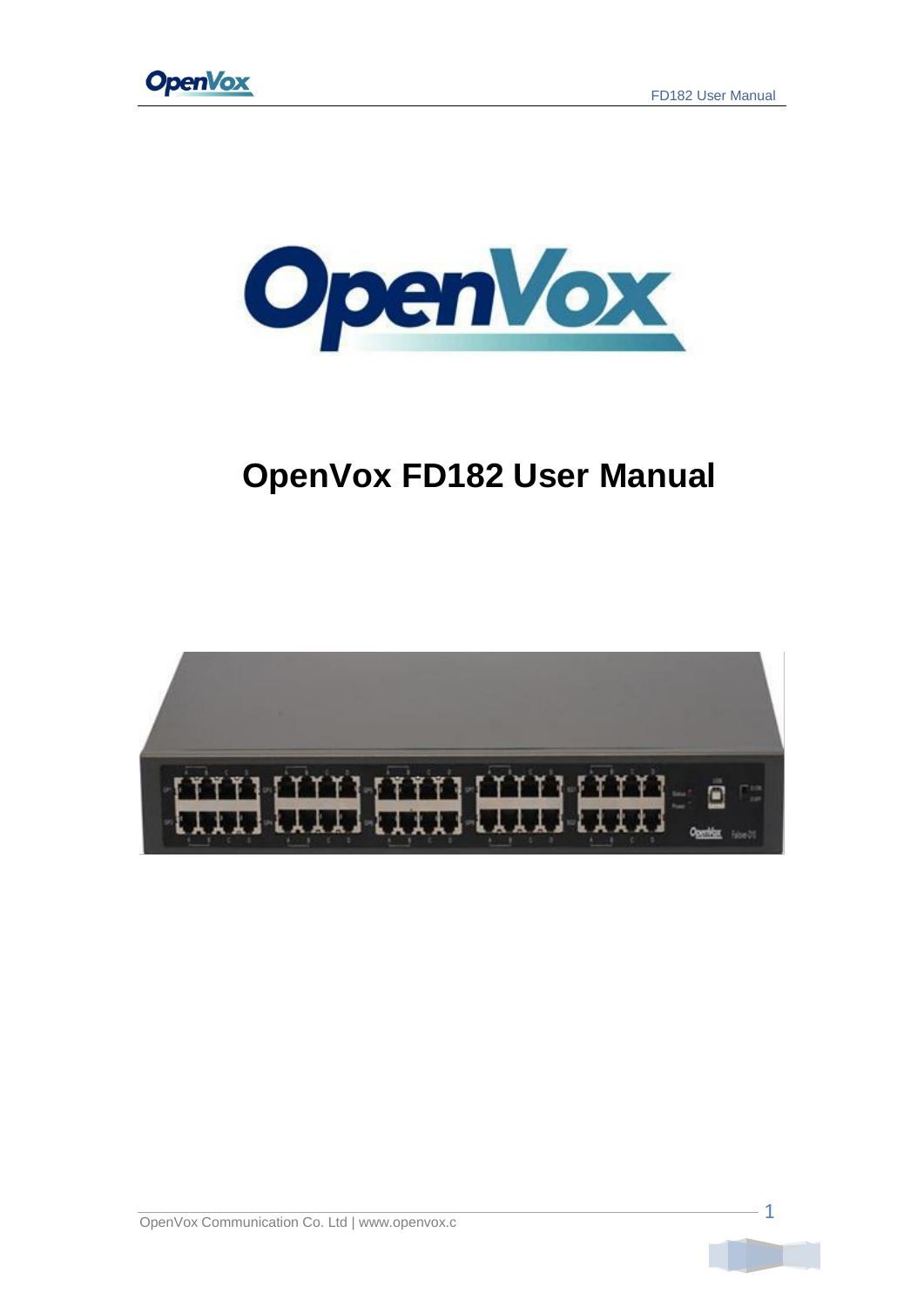



## **OpenVox-Best Cost Effective Asterisk Cards**

OpenVox Communication Co. Ltd.

Address: 10/F, Building 6-A, Baoneng Science and Technology Industrial Park, Longhua New District, Shenzhen, Guangdong,China 518109 Tel: +86-755-66630978, 82535461, 82535362

Email for Sales: [sales@openvox.cn](mailto:%20sales@openvox.c) Email for Technical Support: [support@openvox.cn](mailto:%20support@openvox.c) Business Hours: 9:00AM-18:00PM from Monday-Friday Website: [www.openvox.cn](http://www.openvox.cn/)

*Thank You for Choosing OpenVox Products!*

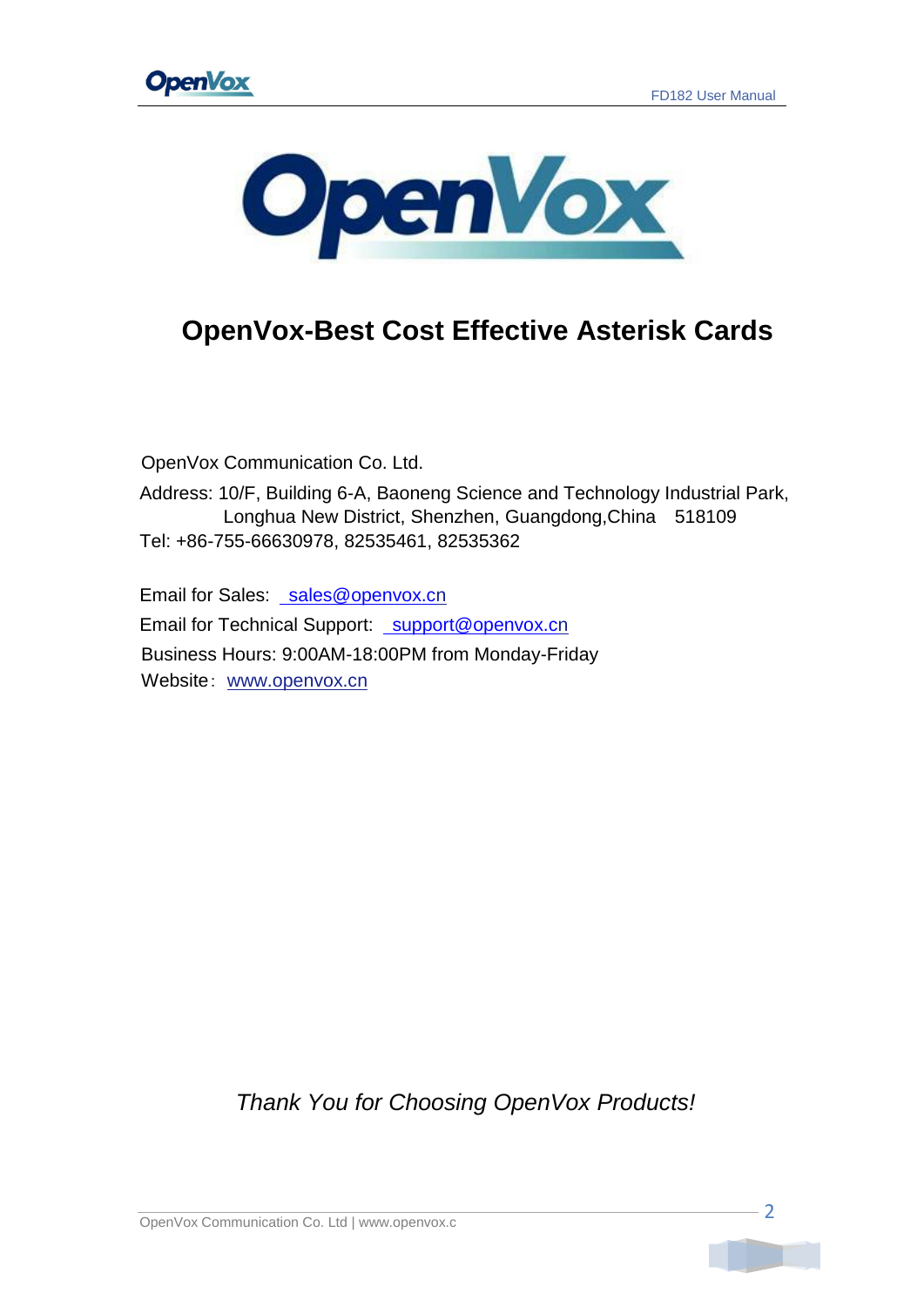

# **Contents**

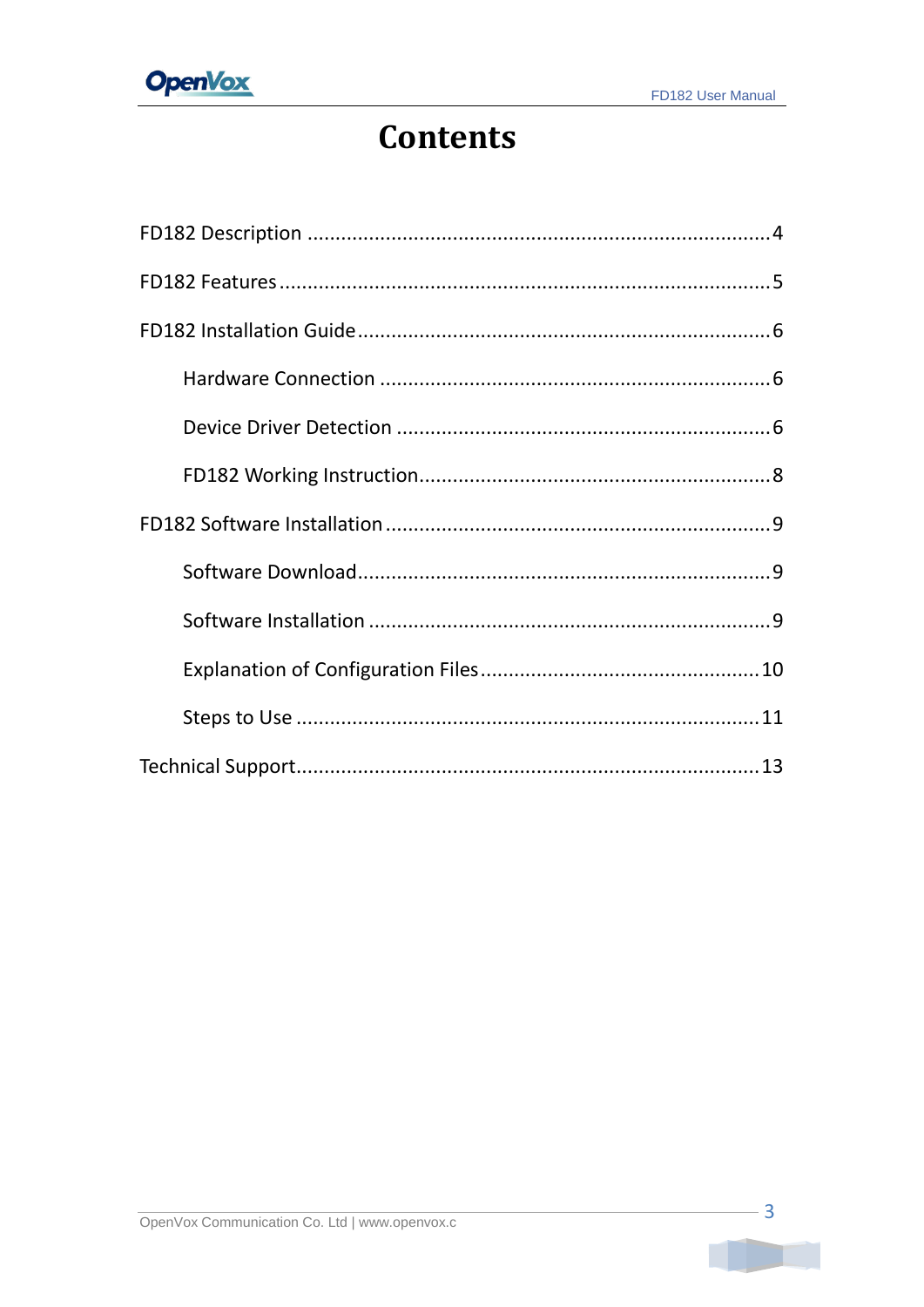## <span id="page-3-0"></span>**FD182 Description**

In most of the time, users need to reconnect the BRI/PRI line to a redundant server maintained by UPS when main PBX Server is power off. It may cause a little extra work for people who use simple and small PBX servers. But for those who run complex PBXs in server rooms, it becomes real problems.

How to eliminate this problem? The release of OpenVox FD182 failover box for BRI/PRI answers it. The FD182 can automatically switch the BRI/PRI line to the redundant server when the power of the main PBX server has been cut off and will automatically switch back to normal when the power is on again. In this way, no more worries about getting the BRI/PRI line connected to the redundant server when the main server is down.

FD182 is controlled through an Asterisk loadable module res failover.so. This module keeps sending "running" signal to redundant server when Asterisk is running. Once Asterisk is down or system power is cut off, the module will not be able to send out the "running" signal to FB40/FD40 and thus FD182 will automatically switch to the redundant server.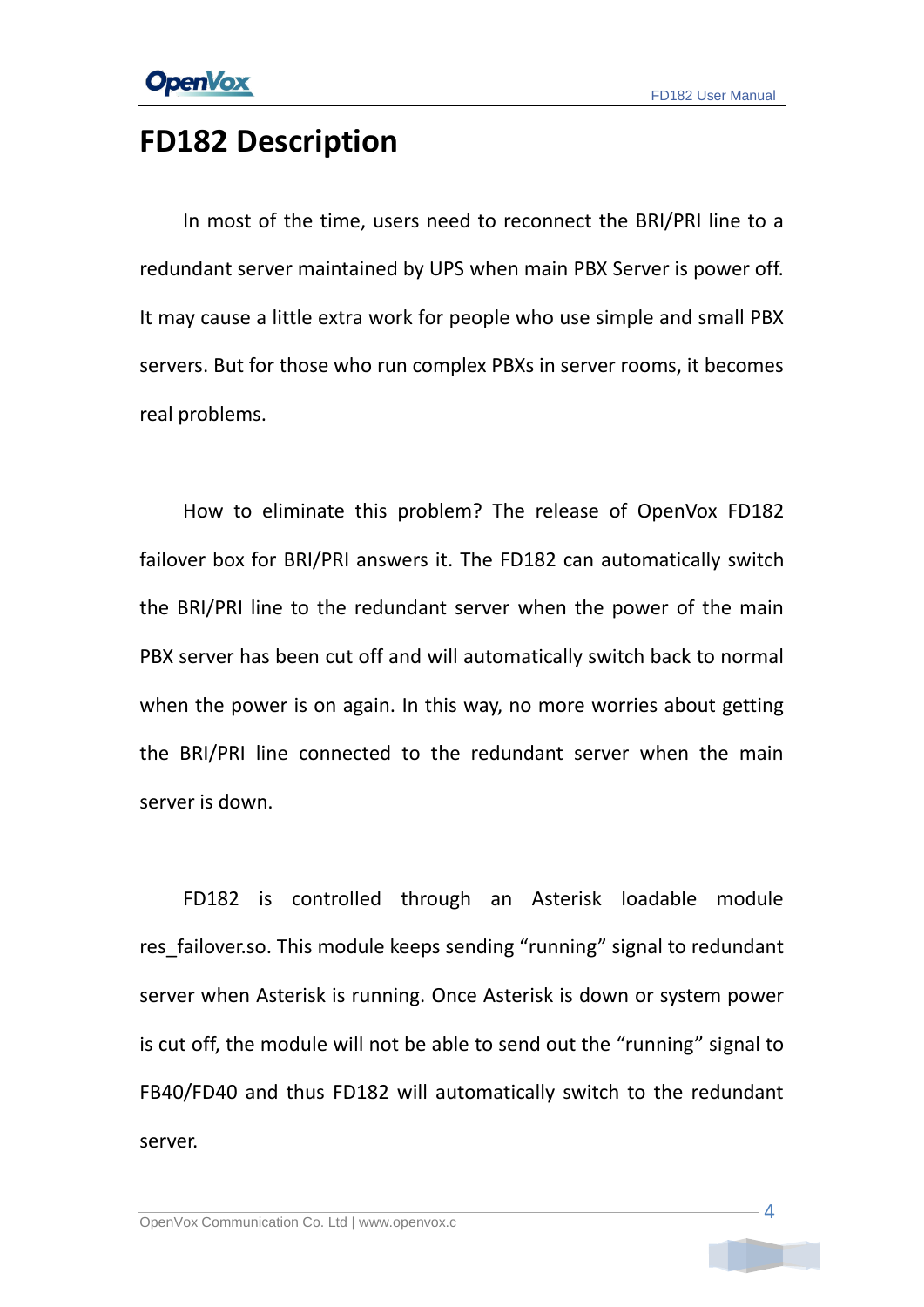

FD182 provides a reliable and flexible solution to Asterisk PBX.

## <span id="page-4-0"></span>**FD182 Features**

- **FD182 contains 8 E1 / T1 / BRI ports and two Ethernet ports.**
- Easy installation; uses USB to connect computer or server. In order to provide more stable power supply, a USB interface for two connected hosts.
- Industry standard USB type B connector.
- USB 2.0 and 1.1 compliant.
- FD182 supports all OpenVox D series and B series cards, Digium and other compatible digital cards.
- Two indicator lights, red and green. Two lights, said an Asterisk work normal, FD182 work. Only when green light said Asterisk hangs, FD182 switch to the backup phone.
- Supports multiple FD182 devices in one system. Support the BRI or PRI circuit connection.
- Each network interface is divided into four mouth end, A, B, C, D, respectively, the interface of A and B are connected. Digital card.net client any end of the connection of A and B, redundant one interface can according to your needs, our TAP the card, to record, so as to meet your requirement for functional diversification. C and D connected to digital card of CPE, D is one end of the primary server, C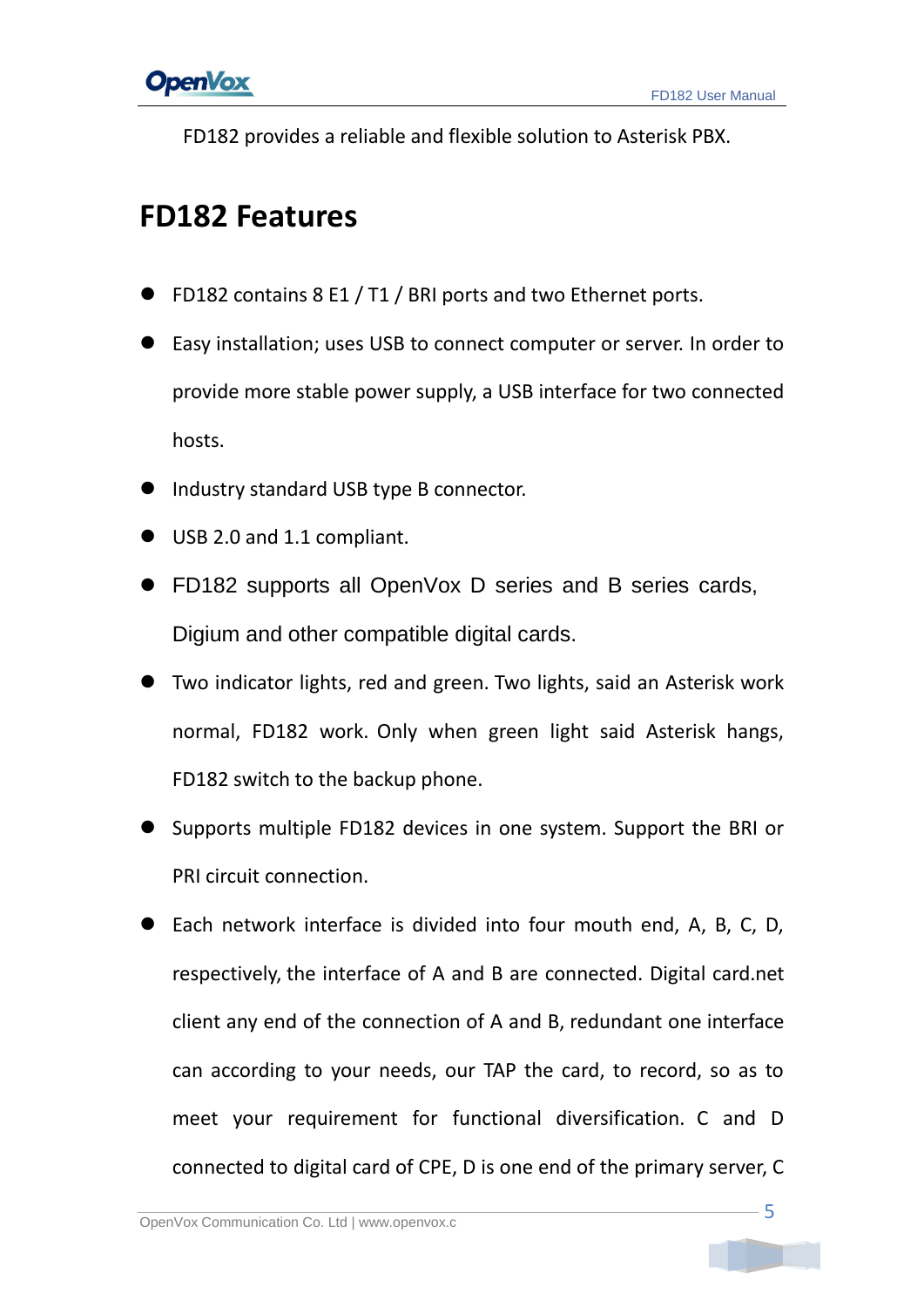

is the standby server. For cable connection, LAN received any end of the A or B, D connected to the main network, C connect backup network.

# <span id="page-5-0"></span>**FD182 Installation Guide**

### <span id="page-5-1"></span>**Hardware Connection**



### <span id="page-5-2"></span>**Device Driver Detection**

The device driver of FD182 has been integrated with many Linux distributions. Users can run the following command to see if the FD182

$$
-6
$$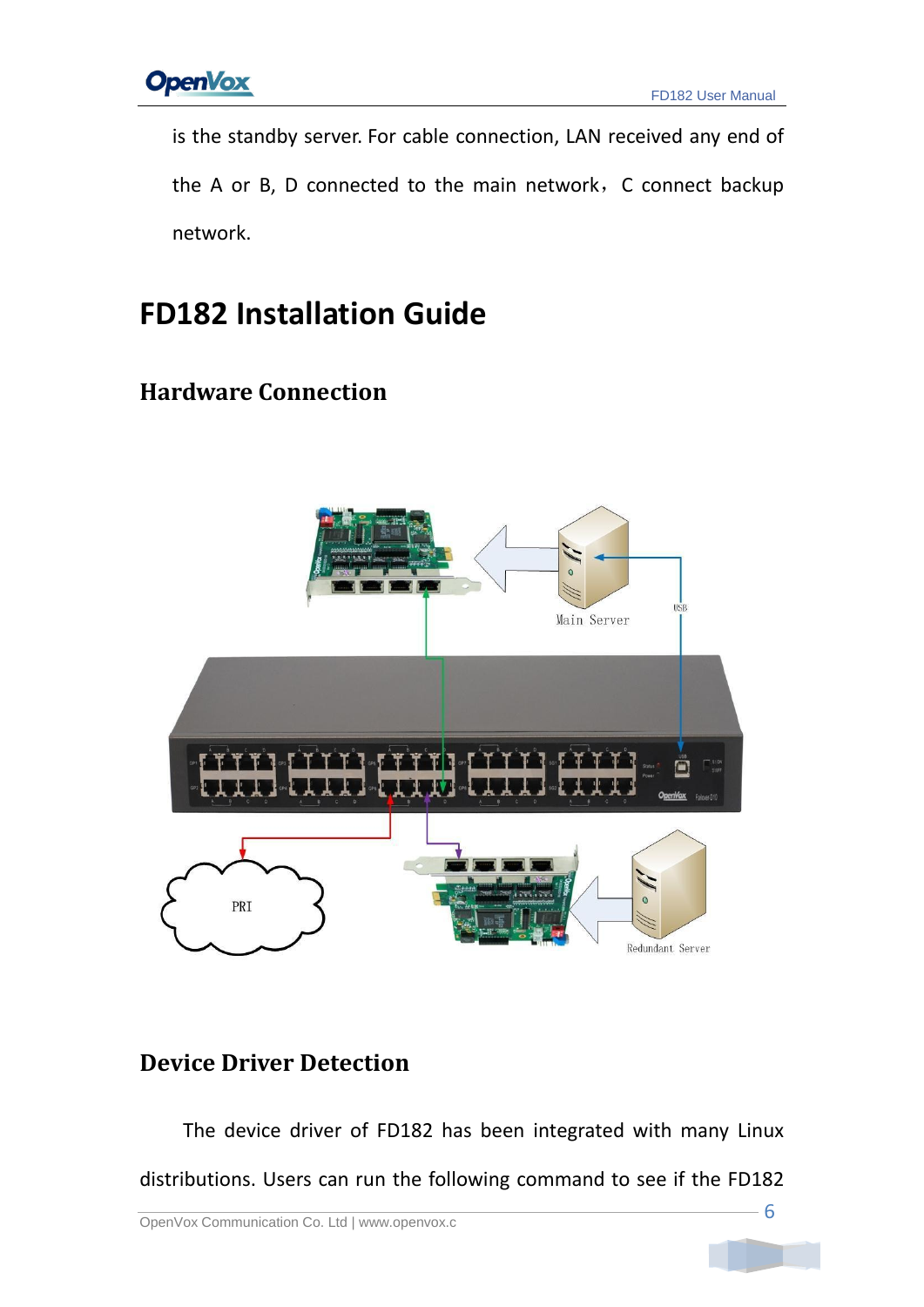

has been recognized or detected by the system.

#### **#** *dmesg | grep FTDI*

|                        | Frootelytest:"                                                     |  |  |  |  |  |  |  |  |  |
|------------------------|--------------------------------------------------------------------|--|--|--|--|--|--|--|--|--|
| [root@lytest ~]# lsusb |                                                                    |  |  |  |  |  |  |  |  |  |
|                        | Bus 003 Device 002: ID 0403:6001 Future Technology Devices Interna |  |  |  |  |  |  |  |  |  |
|                        | tional, Ltd FT232 USB-Serial (UART) IC                             |  |  |  |  |  |  |  |  |  |
|                        | Bus 003 Device 001: ID 0000:0000                                   |  |  |  |  |  |  |  |  |  |
|                        | Bus 005 Device 001: ID 0000:0000                                   |  |  |  |  |  |  |  |  |  |
|                        | Bus 004 Device 001: ID 0000:0000                                   |  |  |  |  |  |  |  |  |  |
|                        | Bus 002 Device 001: ID 0000:0000                                   |  |  |  |  |  |  |  |  |  |
|                        | Bus 001 Device 001: ID 0000:0000                                   |  |  |  |  |  |  |  |  |  |

User can also run the lsusb command to check if the FD182 device is

connected.

#### *# lsusb*

| $\mathbb{F}$ root@lytest:              |  |  |  |  |  |  |                                                                    |  |  |  |
|----------------------------------------|--|--|--|--|--|--|--------------------------------------------------------------------|--|--|--|
| [root@lytest $~\sim$ ]# lsusb          |  |  |  |  |  |  |                                                                    |  |  |  |
|                                        |  |  |  |  |  |  | Bus 003 Device 002: ID 0403:6001 Future Technology Devices Interna |  |  |  |
| tional, Ltd FT232 USB-Serial (UART) IC |  |  |  |  |  |  |                                                                    |  |  |  |
| Bus 003 Device 001: ID 0000:0000       |  |  |  |  |  |  |                                                                    |  |  |  |
| Bus 005 Device 001: ID 0000:0000       |  |  |  |  |  |  |                                                                    |  |  |  |
| Bus 004 Device 001: ID 0000:0000       |  |  |  |  |  |  |                                                                    |  |  |  |
| Bus 002 Device 001: ID 0000:0000       |  |  |  |  |  |  |                                                                    |  |  |  |
| Bus 001 Device 001: ID 0000:0000       |  |  |  |  |  |  |                                                                    |  |  |  |

OpenVox Communication Co. Ltd | www.openvox.c 7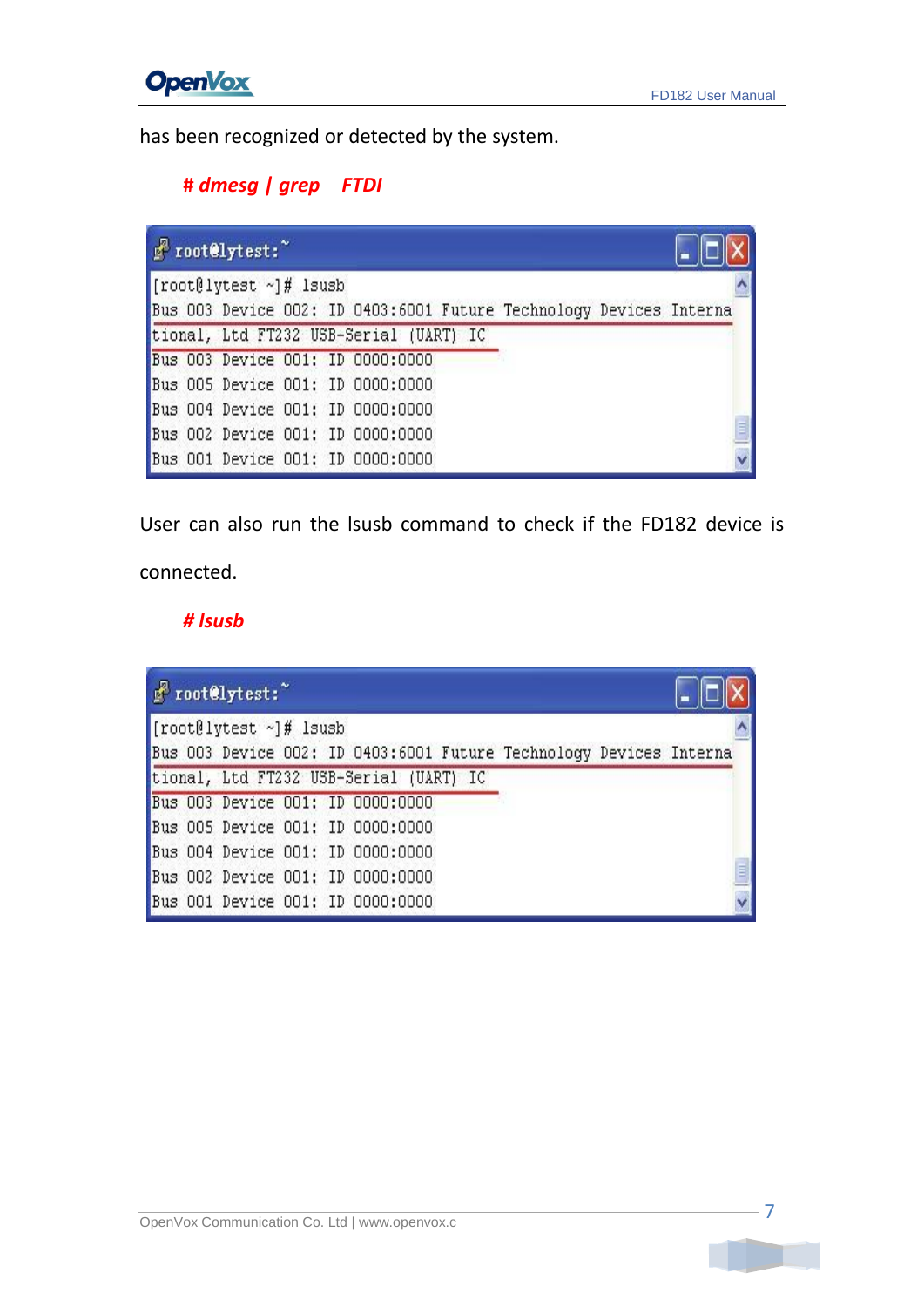### <span id="page-7-0"></span>**FD182 Working Instruction**

As shown:

When the PBX Server is ON and Asterisk works, the signal goes from:

1->LAN(red) 2->Main Network(green)

When the power of PBX cut off or Asterisk abnormal work, the signal

goes form:

1->LAN(red) 2->Redundant Network(purple)

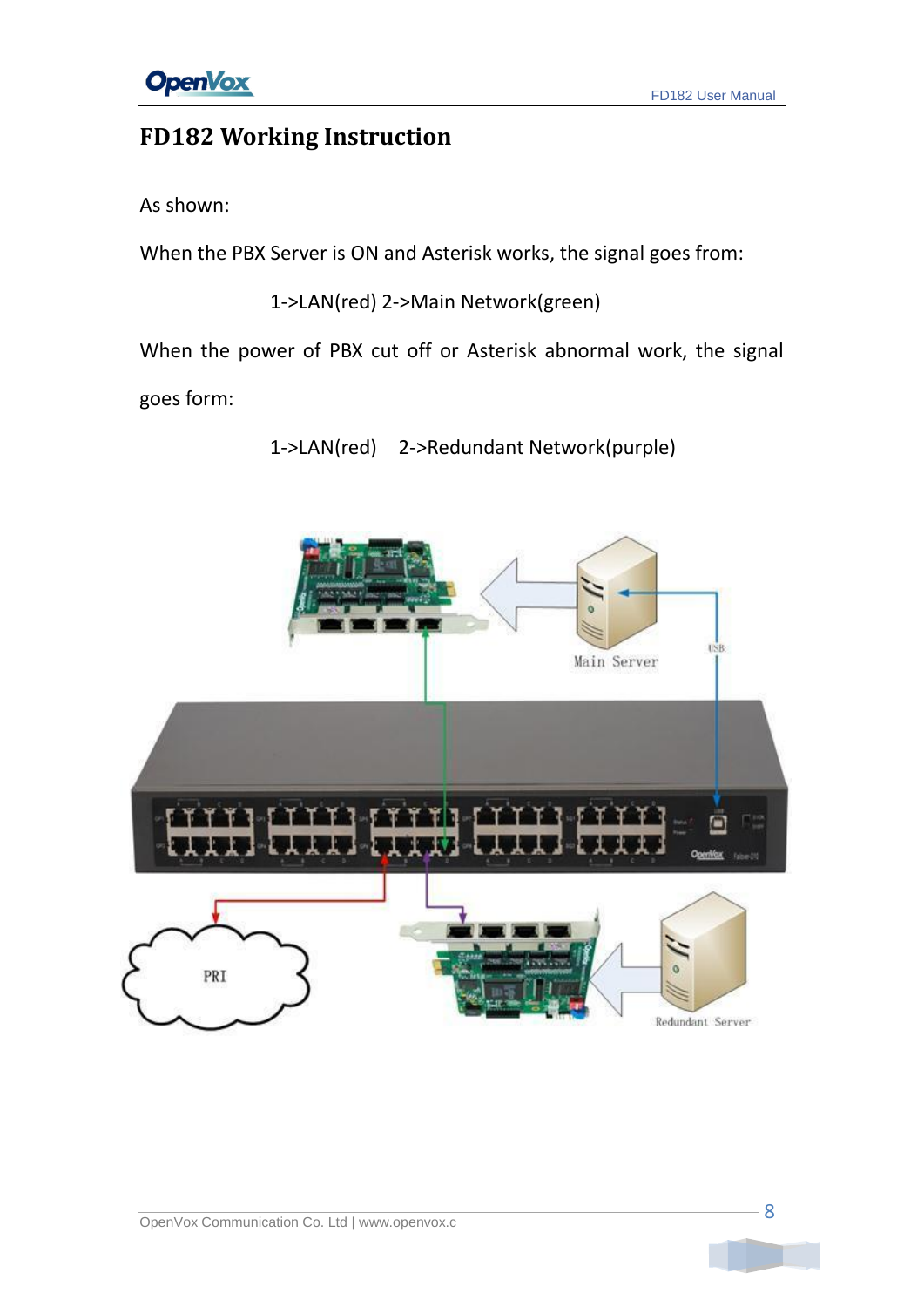## <span id="page-8-0"></span>**FD182 Software Installation**

Before installation, make sure the host system (LINUX) is running good, whether the DAHDI and Asterisk installation well, whether boards (Analog cards) drivers have loaded into the system. If you buy our cards, has not yet installed, you can go to our official website to download the user manual, then install. After everything installed, and then into the following steps.

#### <span id="page-8-1"></span>**Software Download**

#### *#wget*

[www.openvox.cn/pub/drivers/failover/failover-1.0.1.tar.gz](http://www.openvox.cn/pub/drivers/failover/failover-1.0.1.tar.gz)

#### <span id="page-8-2"></span>**Software Installation**

1)Unzip the file

*#tar –xvzf failover-1.0.1.tar.gz*

*#cd failover* 

2)Copy the file to res directory under asterisk

*# cp res\_failover.c /usr/src/asterisk-\*\*/res/*

3)Copy the configuration file to /etc/asterisk directory

*# cp failover.conf /etc/asterisk/*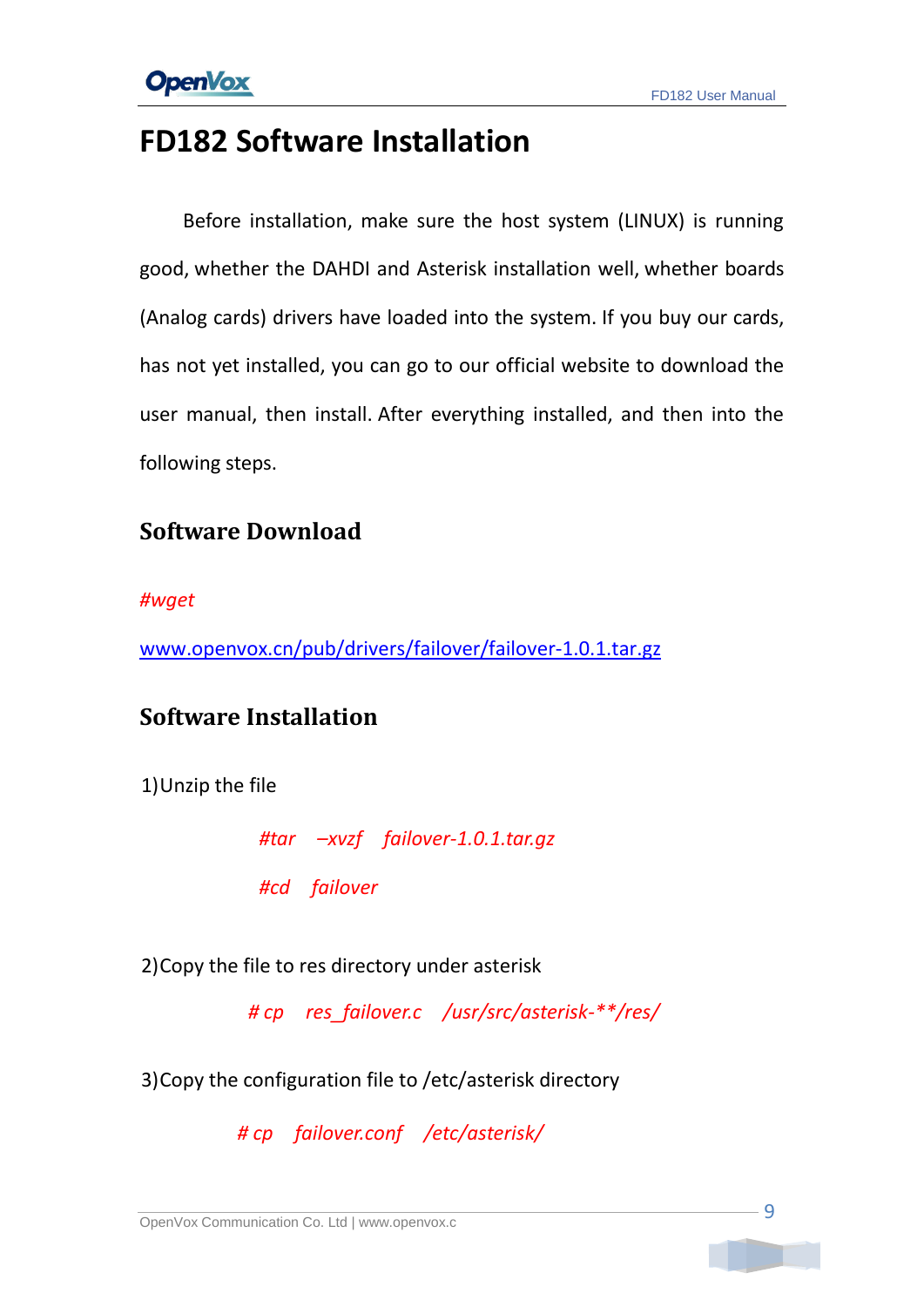

4)Compile and install

*#cd /usr/src/asterisk-\*\*/*

*#make*

*#make install*

5)Reboot asterisk

*#reboot*

### <span id="page-9-0"></span>**Explanation of Configuration Files**

[openvox\_failover\_1] device=/dev/ttyUSB0 ; Kick the soft watchdog every 4000ms ; default value: 4000 ; Between 100ms and 9000ms ;kick\_time\_interval=4000 ;event\_cmd=no ;event\_cmd=logger ; default value: yes autorun=yes

;[openvox\_failover\_2] ;device=/dev/ttyUSB1 ;kick\_time\_interval=500 ;event\_cmd=logger ;autorun=yes

- [openvox\_failover\_1]:Name of FD182 Device, to distinguish from different devices, a must to configuration;
- device=/dev/ttyUSB0: Name of USB device that FD182 uses, a must to configuration;
- kick\_time\_interval: the time interval of software watch dog; the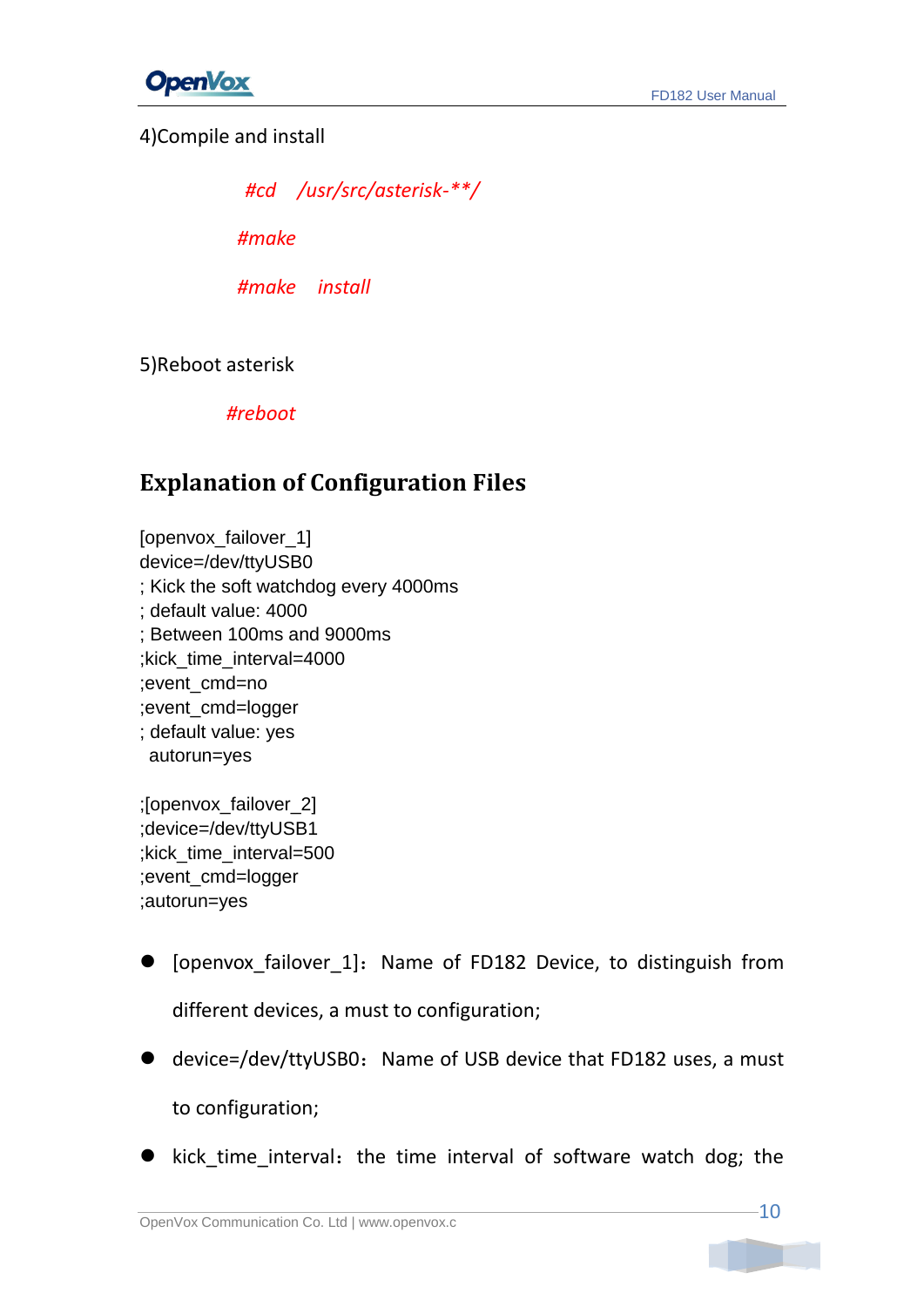default time is 4000ms, user can customize the time with 100ms for Minimum and 9000ms for Maximum;

- event cmd: event command, the default is logger, it will record the FD182 status in system log;
- autorun: this decides if FD182 will start when asterisk boots; the default is yes which means the FD182 starts when asterisk boots; if no, the FD182 will not start when asterisk boots and user may need manually boot the device by running failover start command.

### <span id="page-10-0"></span>**Steps to Use**

1)Start asterisk

*# asterisk –vvvgc*

2)Start FD182 device

*\*CLI> failover start*

3)Stop FD182 device

*\*CLI> failover stop*

4)Show FD182 device information

*\*CLI> failover show*

5)Reload FD182 device configuration file

 *\*CLI> failover stop* Before reload the configuration file, must stop all FD182 device *\*CLI> failover reload* Reload the configuration file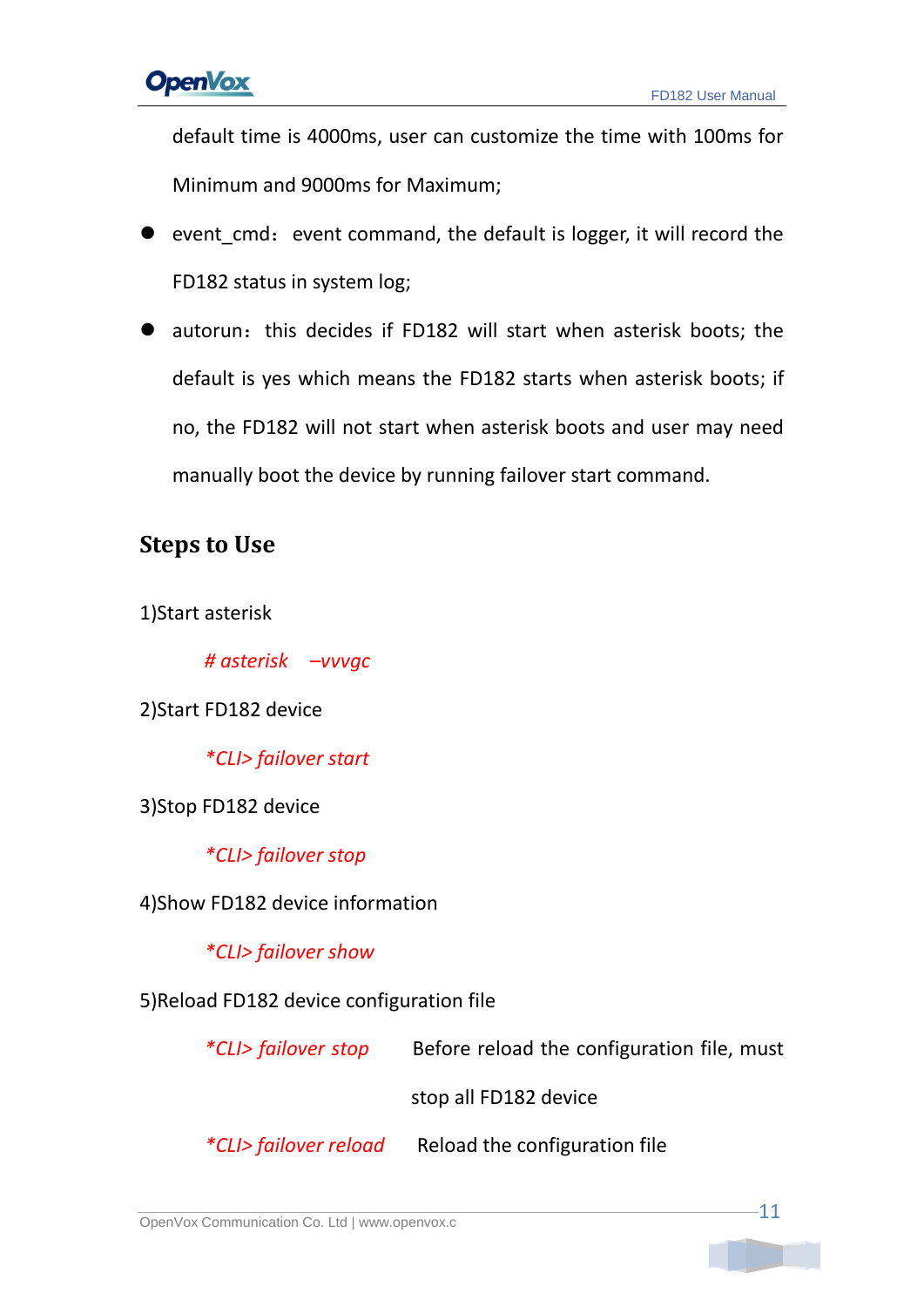

6) Check the connection

*\*CLI>pri show spans*

7)Reboot DAHDI

*\*CLI>dahdi restart*